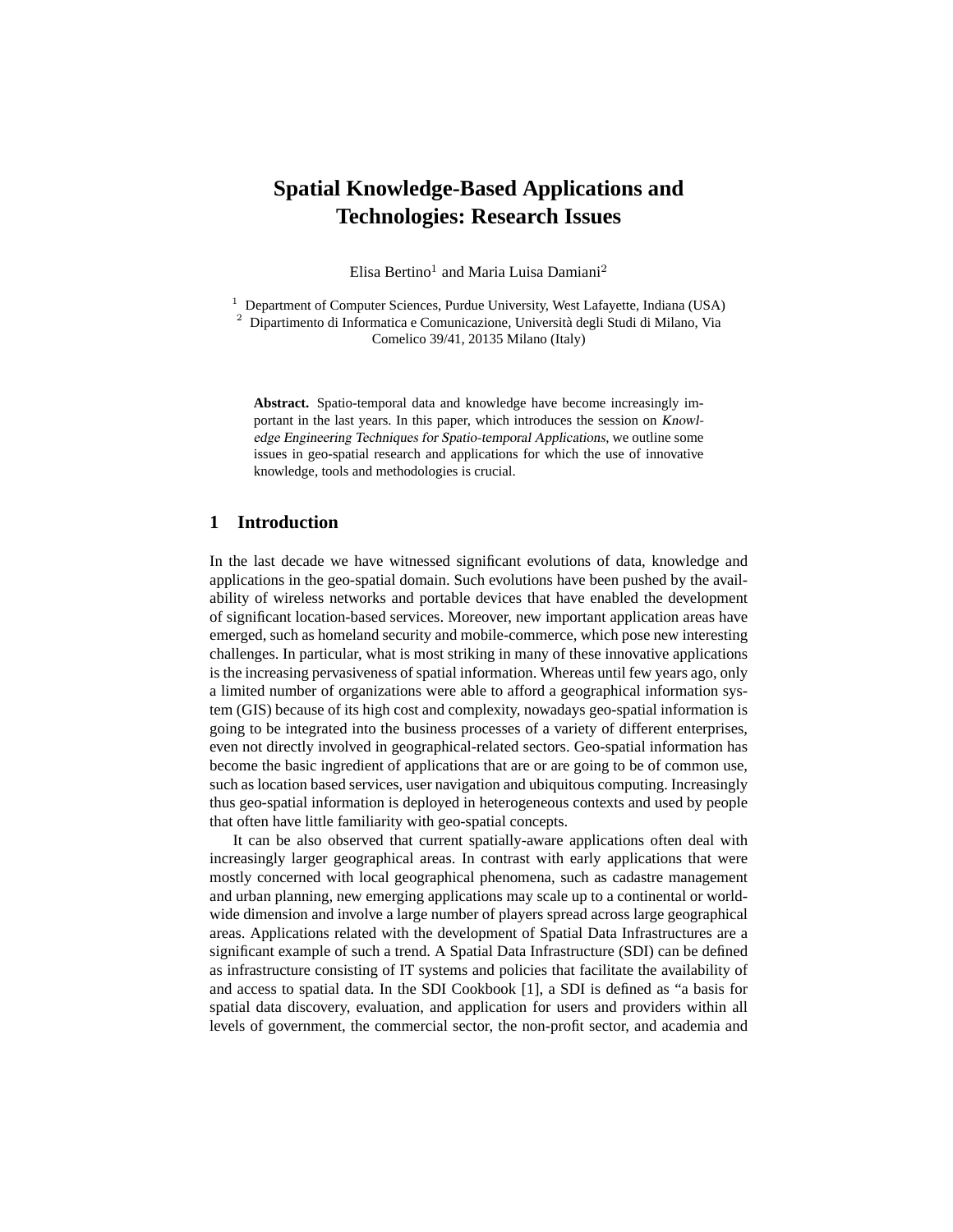by citizens across different jurisdictions ". A SDI thus aims at establishing a bulk of rules and knowledge to be shared across cultural and administrative boundaries. The establishment of an infrastructure for spatial information at European scale has been recently approved by the European Commission [3]. For the realization of a SDI, however, like for all the applications based on the cooperation of different communities of users, it is fundamental to ensure the interoperability among the sources of geo-spatial information, that may differ for example in resolution and spatial and thematic content.

Another characteristic of current applications is that the notion of space has also evolved. We can distinguish among different kinds of space: besides the *data space*, that is, the space populated by observations of the real world, there is a *meta-data space* populated by meta-objects, representing spatial resources such as geo-spatial data sources and user communities. Since the spatial resources may be characterized by a position and evolve in time, they can be considered as themselves embedded in a space and be possibly spatially interrelated. An example of spatial relationship at the metadata level is that of nearness between cadastral data sources. Finally, space can also consist of the *artificial space*. Examples of artificial spaces are the virtual landscapes built using virtual reality and videos. Note that there are applications in which all these spaces need to coexist.

For the development of spatially aware applications characterized thus by novel kinds of users and services, extended geographical scope and information dissemination, the technology has to deal with a number of challenges. In what follows we briefly discuss some research themes in which spatial knowledge can play an important role. Finally we focus on a possibly reference application area in which these technological advances would find a social and economic motivation.

## **2 Research Challenges**

#### **2.1 Geographical Ontologies**

A classical and well-known issue in geo-spatial data management is data integration. Geo-spatial data are inherently heterogeneous simply because the real world can be observed from multiple points of views. However, nowadays the problem is further exacerbated by the need of integrating geo-spatial information across cultural and administrative boundaries, as requested for example by SDIs. Whereas the standardization initiatives that started in 1994 with the constitution of OpenGIS Consortium (now Open-Geospatial Consortium), has contributed to solve the problem of physical heterogeneity by defining common software specifications and interfaces, the issue of semantic heterogeneity of spatial information is still open. One aspect of such heterogeneity is the different conceptualization of spatial objects. An interesting example of such a diversity in conceptualization is reported by Bennet in [2]. In particular, this paper discusses the concept of *forest* and presents different interpretations of this term and how these interpretations can affect the determination of the spatial extensions of the spatial objects classified as forests. In order to deal with the semantic heterogeneity of spatial information, the development of geographical ontologies is crucial. A geographical ontology (geo-ontology) defines the spatial concepts that are shared by a community of users, representing thus the semantic reference for users and applications that accept to align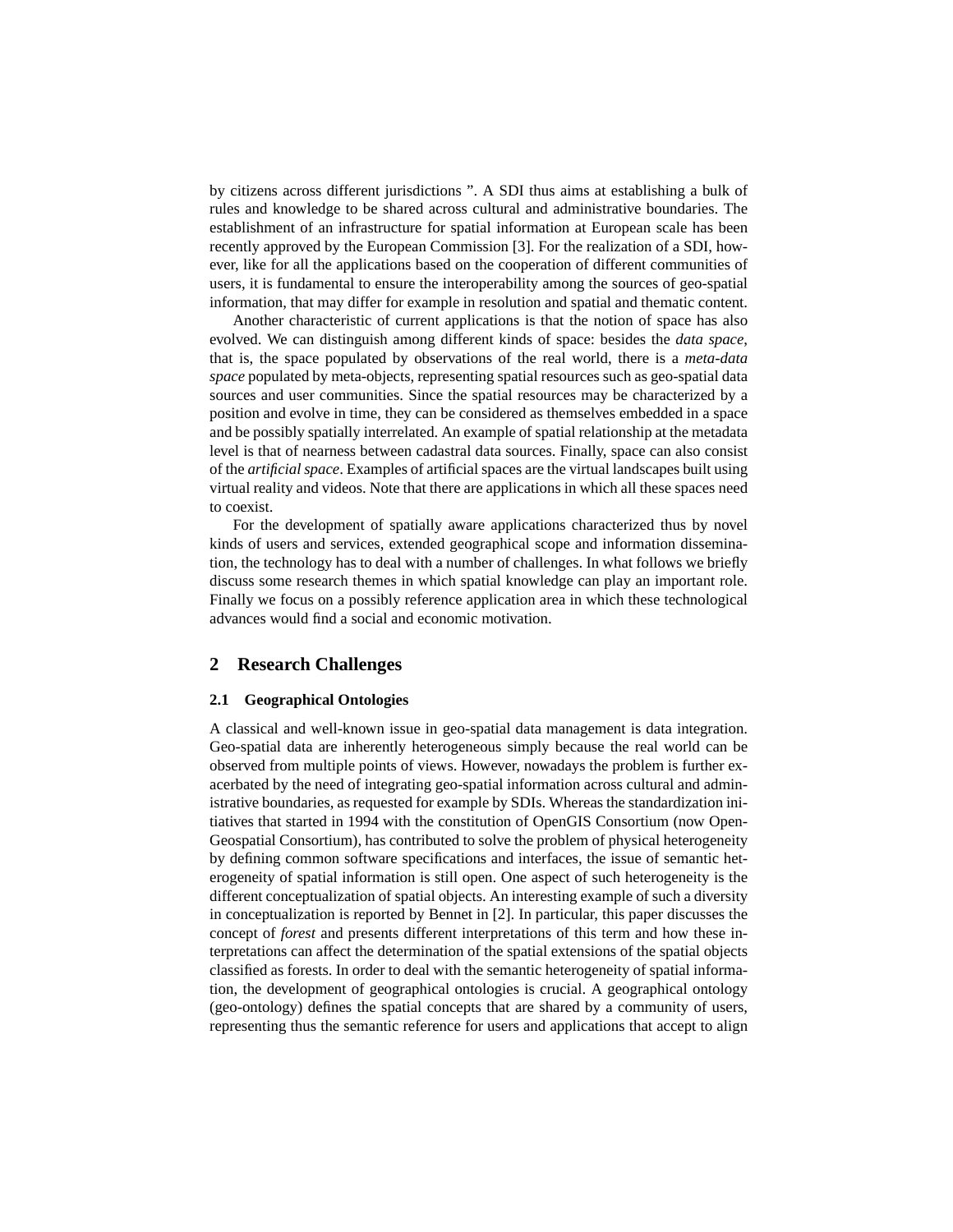their spatial data with such an ontology [10][6]. The formalization of geo-ontologies either for general purpose or for specific domains is thus a major technological challenge. In this view, a notable case study is the GEON project (Geo-sciences Network) currently under development in the US [5]: a major goal of the project concerns the development of domain-specific ontologies for geology and more in general for geosciences. Research issues related to the definition of ontologies include how to fuse information compiled using different ontologies possibly developed by multiple communities. In general, the mapping between ontologies is not automated and relies on the application of domain expertise. Recent approaches, however, try to automate such a process of geospatial information fusion [4].

#### **2.2 Distributed Architectures for Geo-spatial Information Management**

A second challenge concerns the development of distributed architectures for the management of geo-spatial information. Because the processing of spatial data and knowledge is complex and expensive, many computational functions that once were centralized in a GIS can now be made available in form of Web Services, thus as programs that can be accessed by clients through the Web. Web services may consist of simple functions such as those performing coordinate conversion or more complex ones such those simulating spatial phenomena. At the same time, the development of portable devices has encouraged the development of spatially-aware applications for mobile users. Therefore mobile users can access Web services and download on portable devices geospatial information that can be further managed locally. In all these cases, however, the spatial information mainly flows from the centre, i.e. the server, towards the periphery, i.e. the client. A more innovative distributed architecture in which the information, being collected remotely, flows instead from the periphery to the centre is represented by geo-sensor networks. Geo-sensors, such as GPS-based devices, biosensors, cameras on board of static or mobile platforms typically acquire streams of geo-spatial data. The aggregation of a number of sensor nodes into a computational structure forms a geo-sensor network. Raw data is thus collected by the nodes of the network and possibly aggregated and analyzed. Data aggregation and analysis can be locally executed in real-time by sensor nodes, or off-line in several distributed or centralized repositories [9]. Because this area of research is recent, there is no a common accepted framework. From a knowledge engineering perspective, however, relevant open research issues include modelling and reasoning with geo-sensors.

#### **2.3 Spatial Data Warehouses and Spatial Data Mining**

In the near future large amounts of raw spatial data will become available, especially in the form of sensor data. At the same time the complexity of the decision making processes, involving geo-spatial data and knowledge, will increase . It is thus reasonable to expect that technologies for spatial knowledge discovery will become more and more relevant. Spatial data warehousing and spatial data mining are two complementary techniques for knowledge discovery. Spatial data warehousing mainly focuses on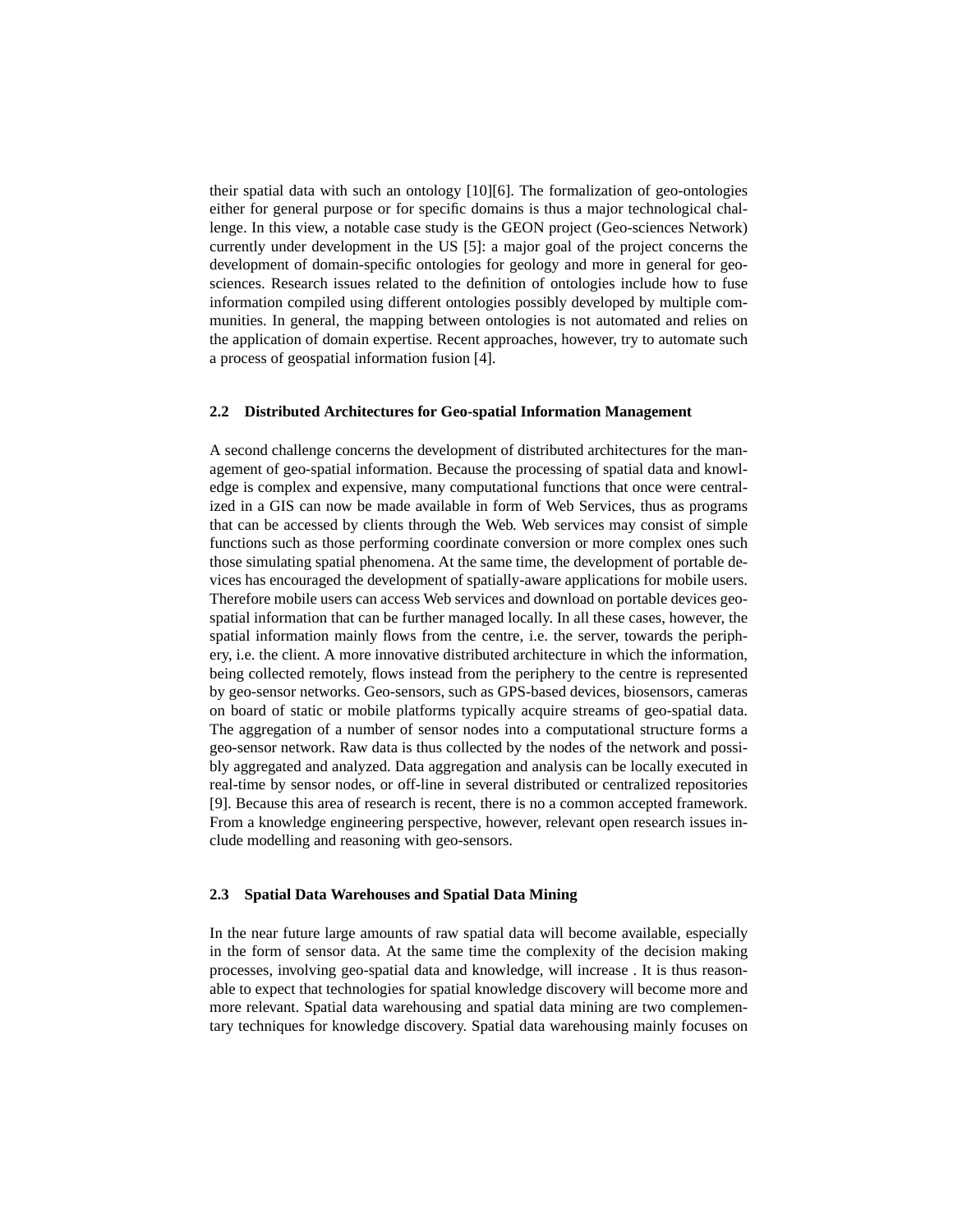the development of extended and spatial-based multidimensional data models to support spatial data aggregation and user navigation. Spatial data aggregation is an operation providing a synthetic view of a geographical phenomenon, whereas navigation is a functionality allowing the user to interactively inspect and analyze data through a set of spatially aware operators (Spatial OLAP) [7]. In contrast, spatial data mining deals with the development of algorithms for the discovery of complex spatial knowledge, such as spatial clustering and spatial association rules. Because of the increasing number of mobile communication devices, a challenging knowledge discovery task is the extraction of knowledge in the form of space-time trajectories of these personal devices [8]. These trajectories contain detailed information about personal and vehicular mobile behaviour, and therefore offer interesting practical opportunities to find patterns to be used, for instance, in traffic and sustainable mobility management, e.g., to study the accessibility to services. A further research issue is the integration of multidimensional data modelling, OLAP and data mining in a comprehensive system able to deal with the different aspects of data modelling, user interaction and complex knowledge extraction.

## **3 An Application Scenario**

Finally we would like to pose the question of which kinds of application domains are best representative of the next generation spatial applications and thus where the above technologies could be best exploited. We believe that the recent natural disasters should make researchers reflect about the relevance of issues such as natural risk and disaster management. Disasters like floods, storms, earthquakes, represent a serious disruption for the human society and can compromise the social and economic stability of several countries. To mitigate their effects, disaster management strategies are needed based on an interdisciplinary approach and accounting for organizational, social and technological aspects. The use of spatial technologies in disaster management is a growing field with limited published information to date. From a technological and an information engineering point of view, this domain offers several challenges. First, this is an application area in which many types of information have both a spatial and a temporal component. Moreover, relevant data are spread on the territory, and are acquired by many diverse technologies, including real-time sensor data from satellites and networks on the Earth. Further, in these applications the interaction with the available data spatial infrastructures is essential. The general architecture that can be envisaged is thus a highly distributed architecture enabling the cooperation among geo-sensor networks, infrastructures such as SDIs and decision support systems. For example, sensor data related with other types of data, such as mapping and cadastral information from different countries, may provide a database from which hazard maps can be generated, indicating which areas are potentially dangerous. Similarly, knowledge patterns extracted from raw spatial data can be used together with simulation models for environmental surveillance and monitoring purposes. Geo-ontologies instead would represent the semantic glue for connecting all the application resources in some metadata space.